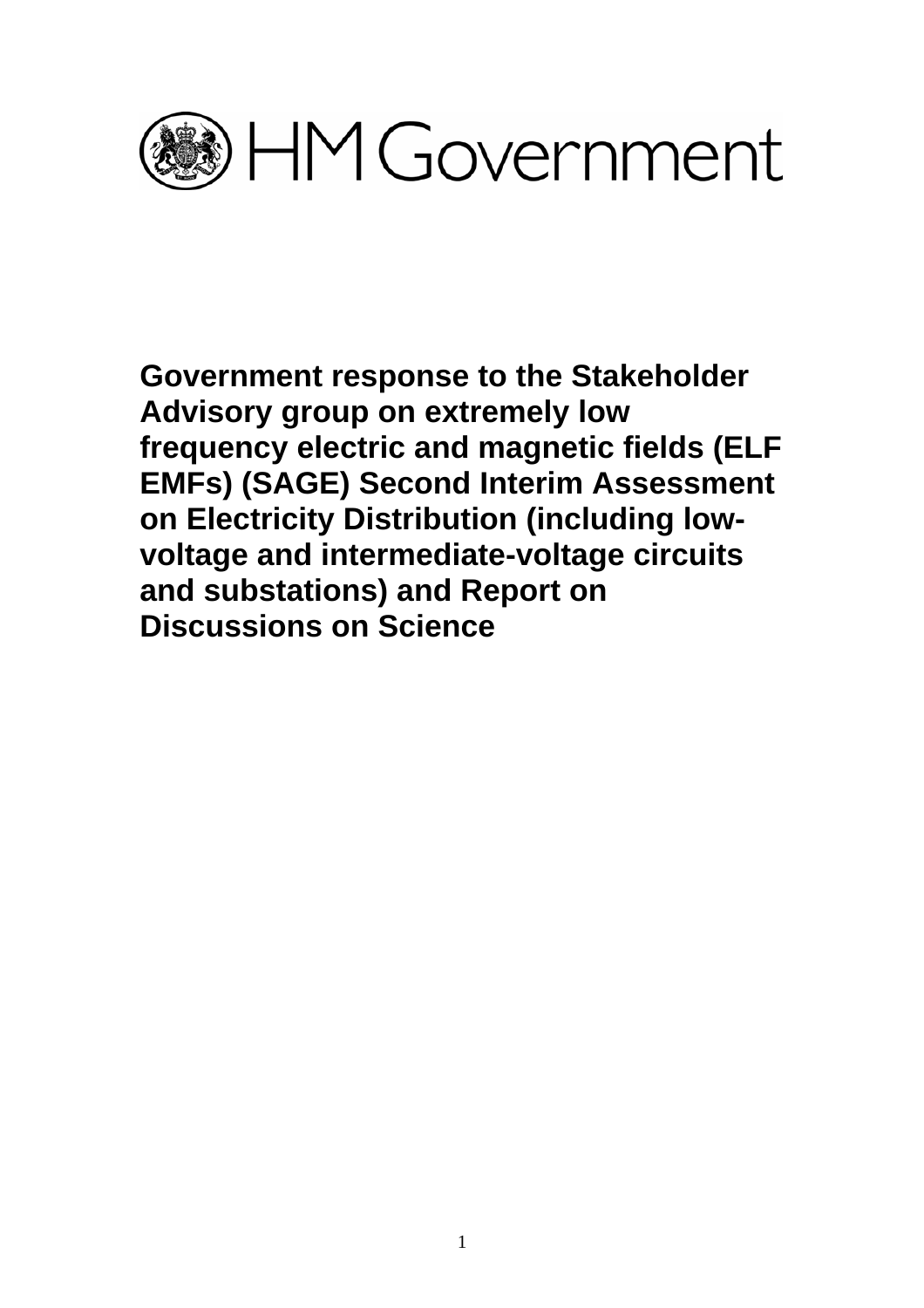# **Department of Health Department for Communities and Local Government Department of Energy and Climate Change**

**Published on the Department of Health website on 21 October 2011**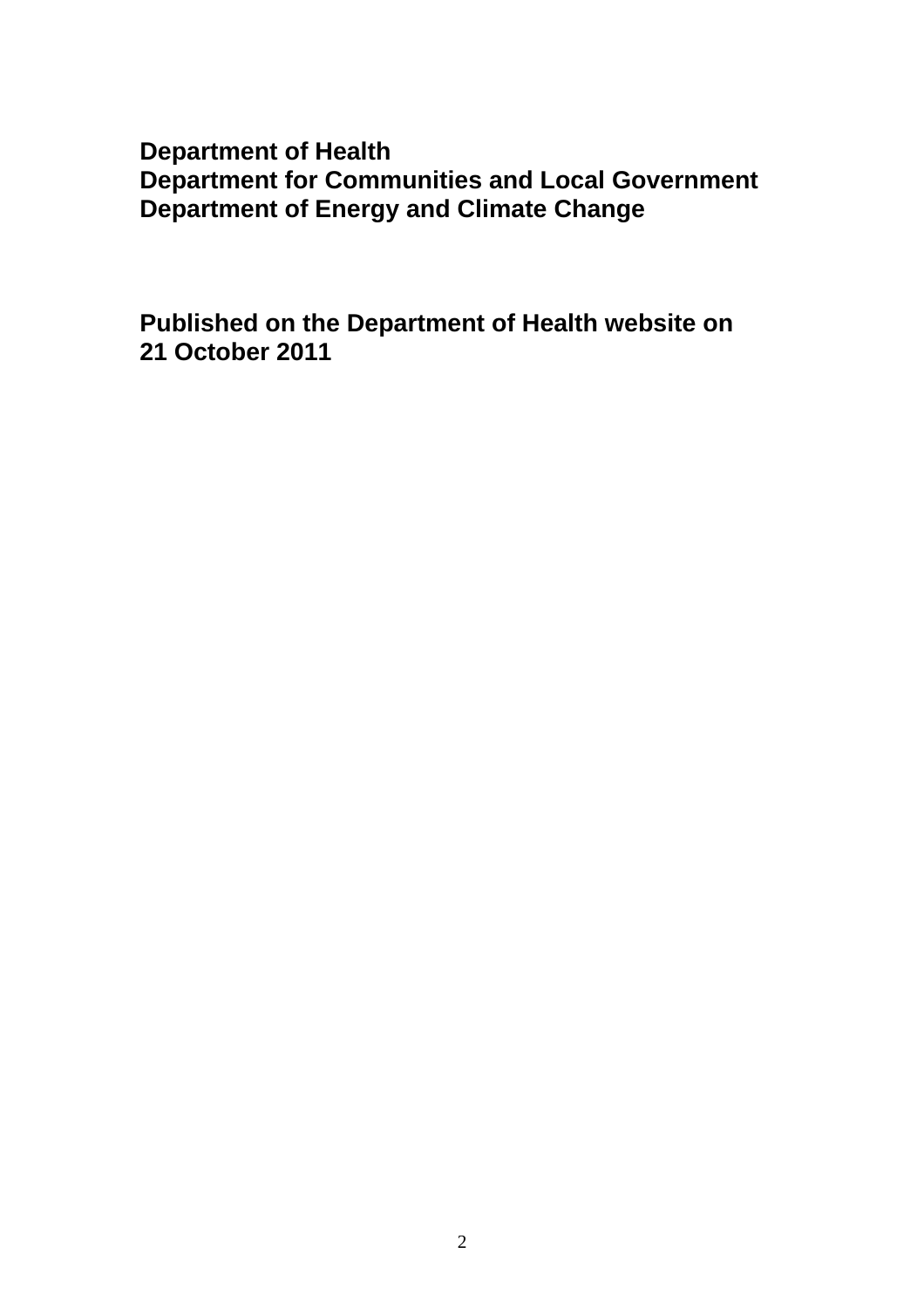# **Government response to the Stakeholder Advisory group on extremely low frequency electric and magnetic fields (ELF EMFs) (SAGE) Second Interim Assessment on Electricity Distribution (including lowvoltage and intermediate-voltage circuits and substations) and Report on Discussions on Science**

The UK Government's Departments of Health, Energy and Climate Change and Communities and Local Government have produced this statement jointly as a response to the Second Interim Assessment of the Stakeholder Advisory Group on Extremely Low Frequency Electric and Magnetic Fields. This response has been drafted in consultation with the Devolved Administrations and other Government Departments. The Government Departments and the Devolved Administrations have agreed that the content of this response properly represents their departmental and devolved interests.

# **Executive summary**

 $\overline{a}$ 

- 1. The Government is grateful to SAGE for the time and commitment it has made to produce the detailed recommendations and advice contained in this Second Interim Assessment<sup>[1](#page-2-0)</sup> on Electricity Distribution (including low-voltage and intermediate-voltage circuits and substations) and Report on Discussions on Science.
- 2. We have considered this report carefully and in detail, and are now responding to the recommendations it has made. In developing this response we have taken into account the advice provided to Government by the Health Protection Agency  $(HPA)^2$  $(HPA)^2$ .
- 3. The Government welcomes that SAGE has focussed on providing practical and low cost recommendations that would not require the introduction of or any changes to existing legislation if Government were to take the recommendations forward.
- 4. The Government is of the view that many of the recommendations made in this report support existing industry practices that are also beneficial in EMF terms. It is the Government's role to ensure the public are well informed on these matters and to ensure that public exposure guidelines for EMF are complied with by the relevant industries.
- 5. However, we consider that there is not a mandatory requirement for Government itself to intervene or to introduce new measures to

<span id="page-2-0"></span> $\frac{1 \text{ http://www.emfs.info/Related+Issues/SAGE/SAGE+downloads.htm}}{2 \text{ HD} \Delta \cdot \text{http://www.emfs.info/Related+Issues/SAGE/SAGE+downloads.htm}}$ 

<span id="page-2-1"></span><sup>&</sup>lt;sup>2</sup> HPAletter dated 12 August 2010. To be published on the HPA website at: http://www.hpa.org.uk/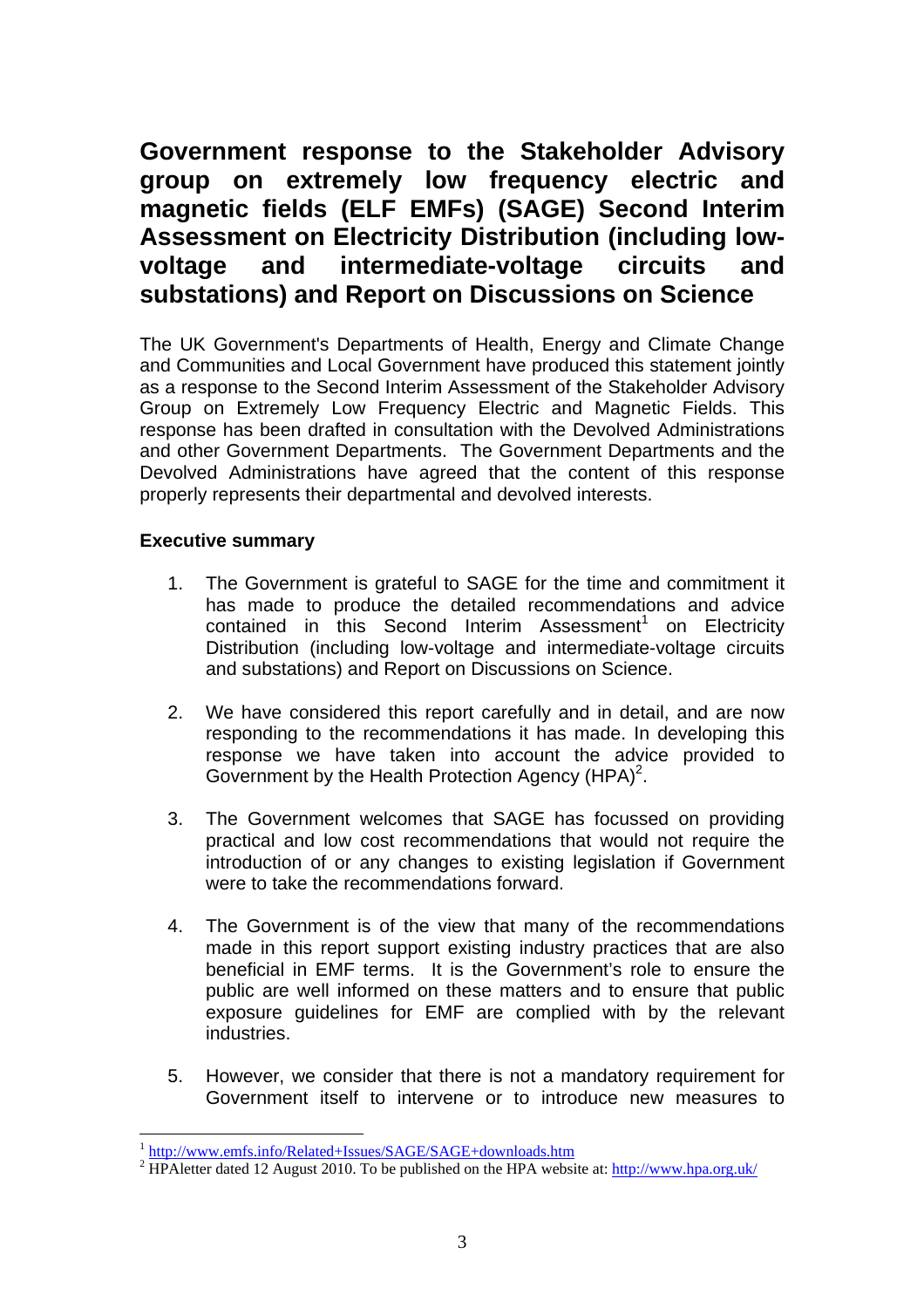address the recommendations made in this report in order to protect the public health. Where SAGE has specifically requested that Government asks industry to formally adopt, endorse or reinforce best practice that is already taking place, we will consider such requests with the relevant industry and explore their willingness to formalise such best practice either in a voluntary code of practice or something similar, acknowledging that to do so might also help reduce public exposure to EMFs.

- 6. Government will continue to work with the HPA to raise public awareness of EMF issues and to ensure helpful and proportionate public health messages are maintained.
- 7. For those recommendations that fall to Government and the electricity industry for consideration, we will explore and discuss with members of the industry through the Energy Networks Association (ENA) if they would be willing to produce one or more industry Engineering Recommendations in response to some of the proposals made by SAGE. An Engineering Recommendation is a document developed and adopted across the industry as good engineering practice. We consider that this would be a more helpful and binding arrangement should industry agree to adopt SAGE proposals. We envisage such Engineering Recommendation(s) to cover:
	- Net currents in distribution circuits: and
	- Final distribution circuits
- 8. Government notes that in the case of net currents we would also need to communicate the messages for endorsing best practice to the professional and trade bodies for gas and water industries. For the options relating to wiring in multi-occupancy buildings such as siting plant rooms away from occupied areas for new build, again, for these recommendations, Government agrees it will reinforce such messages to the relevant professional bodies. This will be explored initially through relevant standardisation committees on which the Government is represented.
- 9. SAGE has also made recommendations regarding future investment and maintenance of the electricity networks. Any decisions relating to these matters are commercial ones for the Distribution Network Operators (DNOs) to make and the Government has no place in determining these. Likewise, it is not Government's role as SAGE has suggested to become involved with endorsing industry training or intervening in how DNOs investigate EMF issues. Our role is to continue to provide information and raise awareness of ELF EMF issues for the public.
- 10. The SAGE Science Forum did not produce any recommendations for Government consideration in this report. However, we agree with both SAGE and the HPA that ELF EMF health effects are a very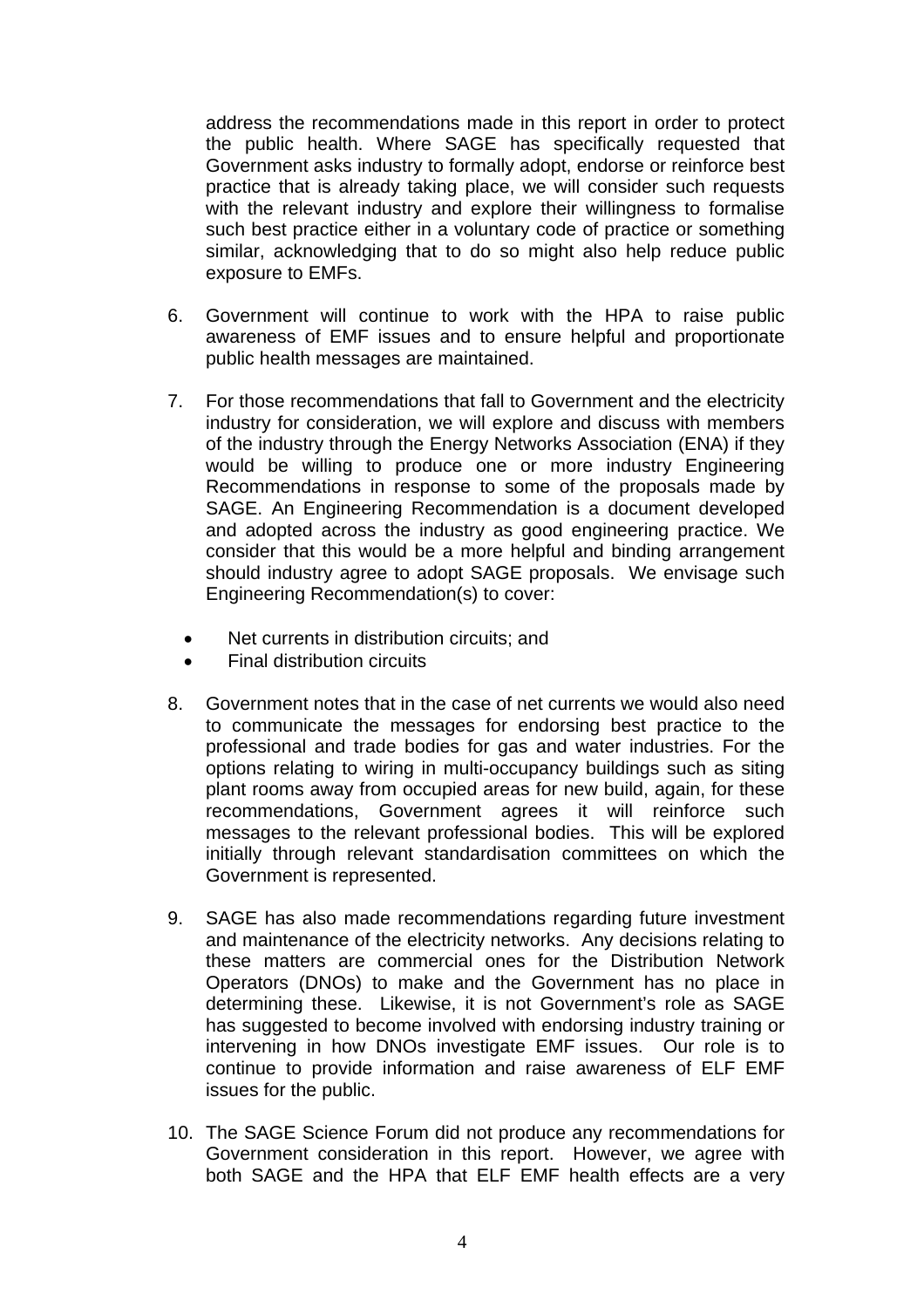complicated area of science. The Government and HPA consider that there is a broad consensus among recognised expert bodies in the UK and elsewhere on the ELF EMF science and health. However both the Government and HPA are aware that there are a range of opinions that also exist in the public domain regarding the possibility of health effects, and that understanding why this spectrum of opinion exists would help HPA and other regulatory and advisory bodies improve their delivery of advice to the public, Government and industry.

11. As such, Government welcomes HPA's initiative to actively consider the future remit of its EMF discussion group or similar, comprising stakeholders with knowledge of or an interest in this area of science, possibly including some members of SAGE, to continue to explore why different interpretations of the science exist.

# **Future of SAGE**

- 12. In this report, SAGE had asked Government to reconfirm that it did want SAGE to continue, to think about policy issues that it may want SAGE to consider, and to confirm that Government will seriously consider any emerging advice from SAGE in the future.
- 13. The Government is committed to a continued dialogue to explore remaining or emerging EMF issues that concern people, and is very appreciative of the hard work and commitment of SAGE members to produce two helpful and informative reports. Unfortunately Government funding for a formal dialogue process as currently constituted cannot be guaranteed at present. Consequently, the other funders of the SAGE process – the electricity industry and the charity Children with Leukaemia (now Children with Cancer UK) – have decided they would be unable to fund the process in its present form alone, and the difficult decision has been made to disband SAGE.
- 14. The Government confirms its wish to continue dialogue in some form afresh, retaining the valuable lessons that have been learned from the SAGE process. We understand that a new stakeholder group is likely to be formed by the two other funders so that dialogue can continue albeit at a lower level of activity to SAGE. The Government would welcome the opportunity to participate in such a stakeholder group on an observer basis and confirms it is strongly committed to keeping the science on EMFs under review.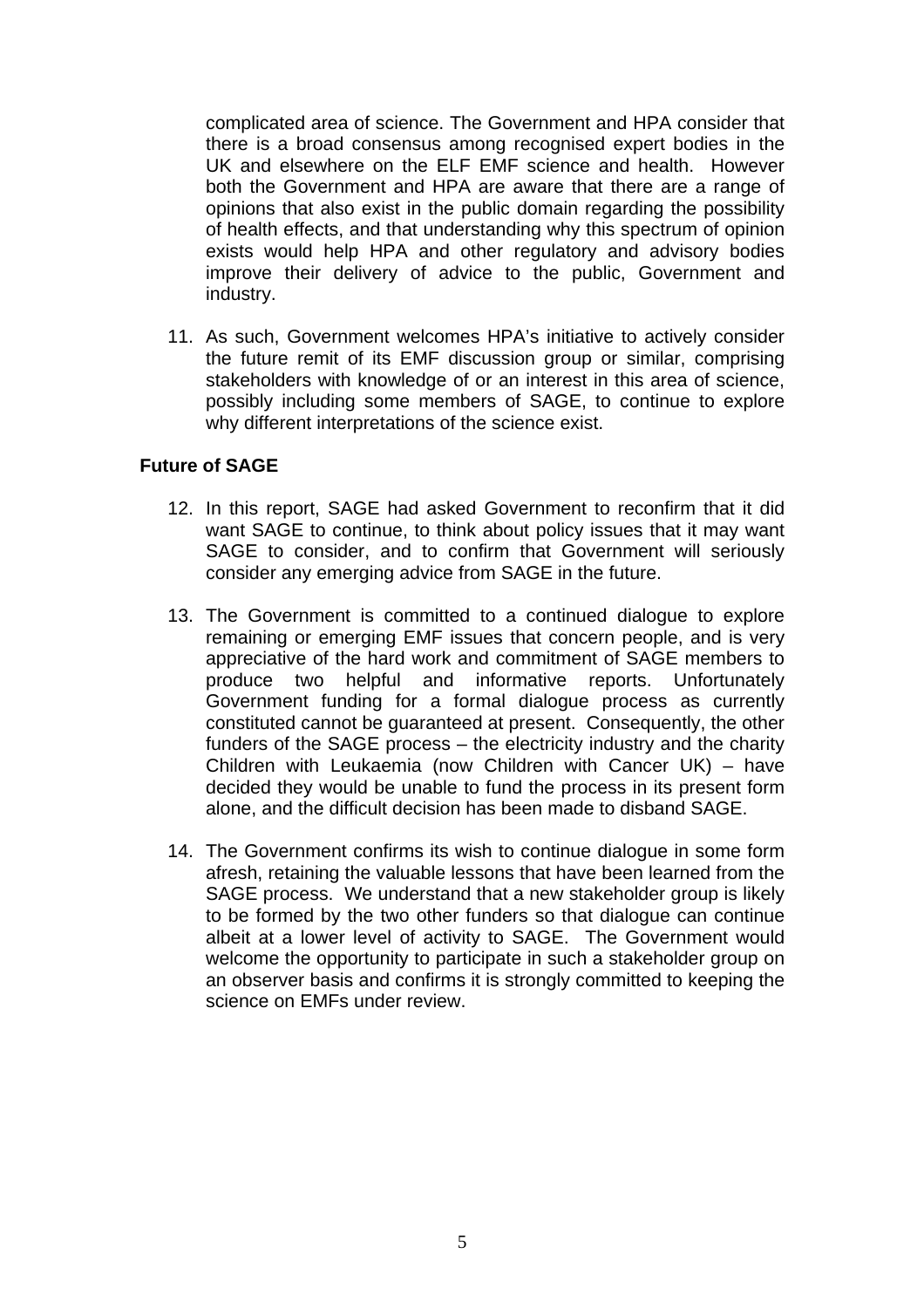# **Background**

## International Exposure Guidelines

- 15. International electromagnetic field (EMF) public exposure guidelines are set at levels designed to protect people from known harmful effects of EMF. The guidelines from the International Commission on Non-Ionizing Radiation Protection (ICNIRP)<sup>[3](#page-5-0)</sup> were published in 1998 and adopted by a European Council Recommendation<sup>[4](#page-5-1)</sup> in 1999. The Recommendation provided a common framework by which the guidelines could be introduced into each Member State according to local arrangements or regulatory practice.
- 16. The guidelines set the EMF exposure levels to prevent acute effects resulting from the induction of electric fields and currents in the body. Evidence for such effects comes from a wide range of scientific studies of populations (epidemiology), and laboratory work (biology). These acute effects are well established over many decades of scientific research since the discovery of electricity and the introduction of its practical use. The electricity industry in the UK currently complies with these guidelines in terms of the EU Recommendation.
- 17. ICNIRP published<sup>[5](#page-5-2)</sup> revised guidelines covering the range 1Hz to 100kHz in December 2010. The HPA will be considering these new guidelines as part of their scientific review cycle. Should the EU decide to revise its 1999 Recommendation based on these new ICNIRP guidelines, it will be for Government to consider at that time and to decide whether they should be adopted in the UK or not.

# **The SAGE process**

18. The remit of SAGE has been "to bring together the range of stakeholders to identify and explore the implications for a precautionary approach to ELF EMF (electric and magnetic fields) and make practical recommendations for precautionary measures." SAGE has been made up of organisations representing a broad spectrum of views, including people from local interest groups, campaign groups, academic researchers, relevant industries, Government (Department of Health, Department for Communities and Local Government, Department of Energy and Climate Change,

 $\overline{a}$ 

<span id="page-5-0"></span> $3$  ICNIRP (1998) http://www.icnirp.org/

<span id="page-5-1"></span><sup>4</sup> COUNCIL RECOMMENDATION of 12 July 1999 on the limitation of exposure of the general public to electromagnetic fields (0 Hz to 300 GHz) (1999/519/EC)

<span id="page-5-2"></span><sup>5</sup> <http://www.icnirp.de/documents/LFgdl.pdf>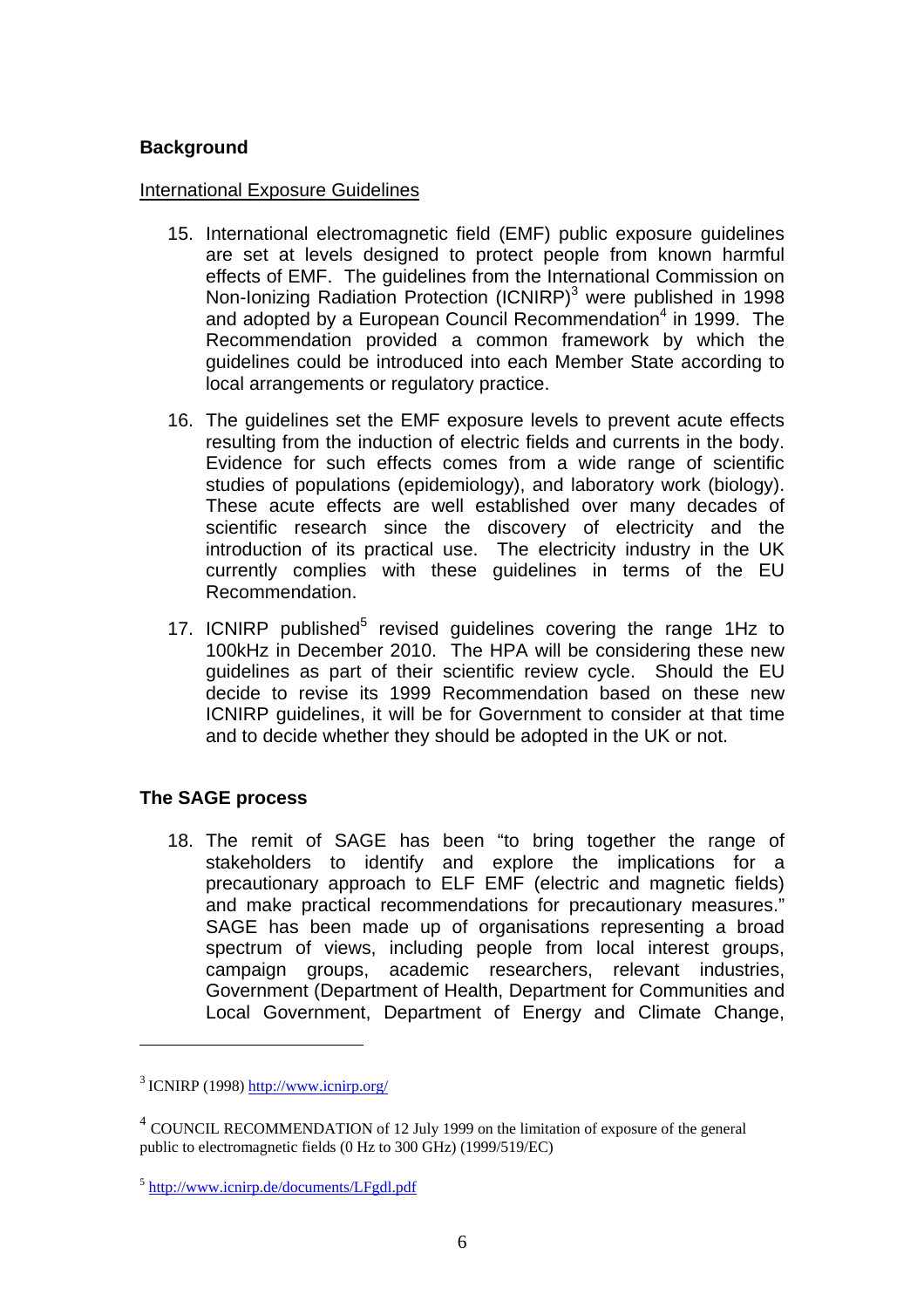Devolved Administrations) and the HPA, bringing together many areas of expertise. The Department of Health hosted the SAGE discussions with funding provided jointly by the electricity supply industry, the Department of Health and the charity Children with Leukaemia.

19. SAGE has looked in turn at EMFs produced by different sources, the appropriate level of precaution and the practical measures that might be taken to reduce EMF exposures for the public. The Group has produced two reports in which it makes recommendations to Government. The first interim assessment on Power Lines and Property, Wiring in Homes, and Electrical Equipment in Homes<sup>[6](#page-6-0)</sup> was published in April 2007. The HPA gave advice to Health Ministers on the SAGE first interim assessment in October 2007<sup>7</sup>. The Government responded to SAGE in October 2009<sup>[8](#page-6-2)</sup>. Government took forward SAGE recommendations regarding the optimal phasing of high voltage overhead electric lines, home electrical appliances and household wiring. The Government is now responding to SAGE's second interim assessment published in June 2010 covering low voltage electricity distribution (e.g. 11kV lines, underground street cables, substations etc) and the difficult issue of how different people and groups approach and interpret the available scientific evidence.

# **Current advice in the UK**

- 20. The Centre for Radiation, Chemical and Environmental Hazards of the Health Protection Agency, when it was the National Radiological Protection Board (NRPB), undertook a detailed scientific review on behalf of the Department of Health and published its advice in 2004 $^9$  $^9$ . It recommended the adoption in the UK of the international (ICNIRP) guidelines based on the known science but also "that government should consider the possible need for further precautionary measures." Precaution is mentioned because of the uncertainty in the science and these recommendations started the SAGE process. The NRPB became part of the HPA in April 2005.
- 21. The Department of Health, on behalf of Government, asked the HPA for its advice on the SAGE second interim assessment. The HPA provided its advice $10$  on 12 August 2010.

 $\overline{a}$ 

<http://www.emfs.info/Related+Issues/SAGE/SAGE+downloads.htm> [7](http://www.emfs.info/Related+Issues/SAGE/SAGE+downloads.htm)

<span id="page-6-0"></span><sup>6</sup> SAGE first interim assessment at:

<span id="page-6-1"></span>[http://www.hpa.org.uk/Publications/Radiation/HPAResponseStatementsOnRadiationTopics/rpdadvice\\_](http://www.hpa.org.uk/Publications/Radiation/HPAResponseStatementsOnRadiationTopics/rpdadvice_sage/) sage/

<span id="page-6-2"></span><sup>&</sup>lt;sup>8</sup>Government response to SAGE first interim assessment at:

[http://www.dh.gov.uk/en/Publicationsandstatistics/Publications/PublicationsPolicyAndGuidance/DH\\_1](http://www.dh.gov.uk/en/Publicationsandstatistics/Publications/PublicationsPolicyAndGuidance/DH_107124) [07124](http://www.dh.gov.uk/en/Publicationsandstatistics/Publications/PublicationsPolicyAndGuidance/DH_107124)

<span id="page-6-3"></span> $\frac{1}{9}$  Documents of the NRPB Volume 15 No. 3 (2004), see the HPA website http://www.hpa.org.uk/web/HPAwebFile/HPAweb C/1194947383619

<span id="page-6-4"></span> $\frac{10}{10}$  $\frac{10}{10}$  $\frac{10}{10}$  To be published on the HPA website at: http://www.hpa.org.uk/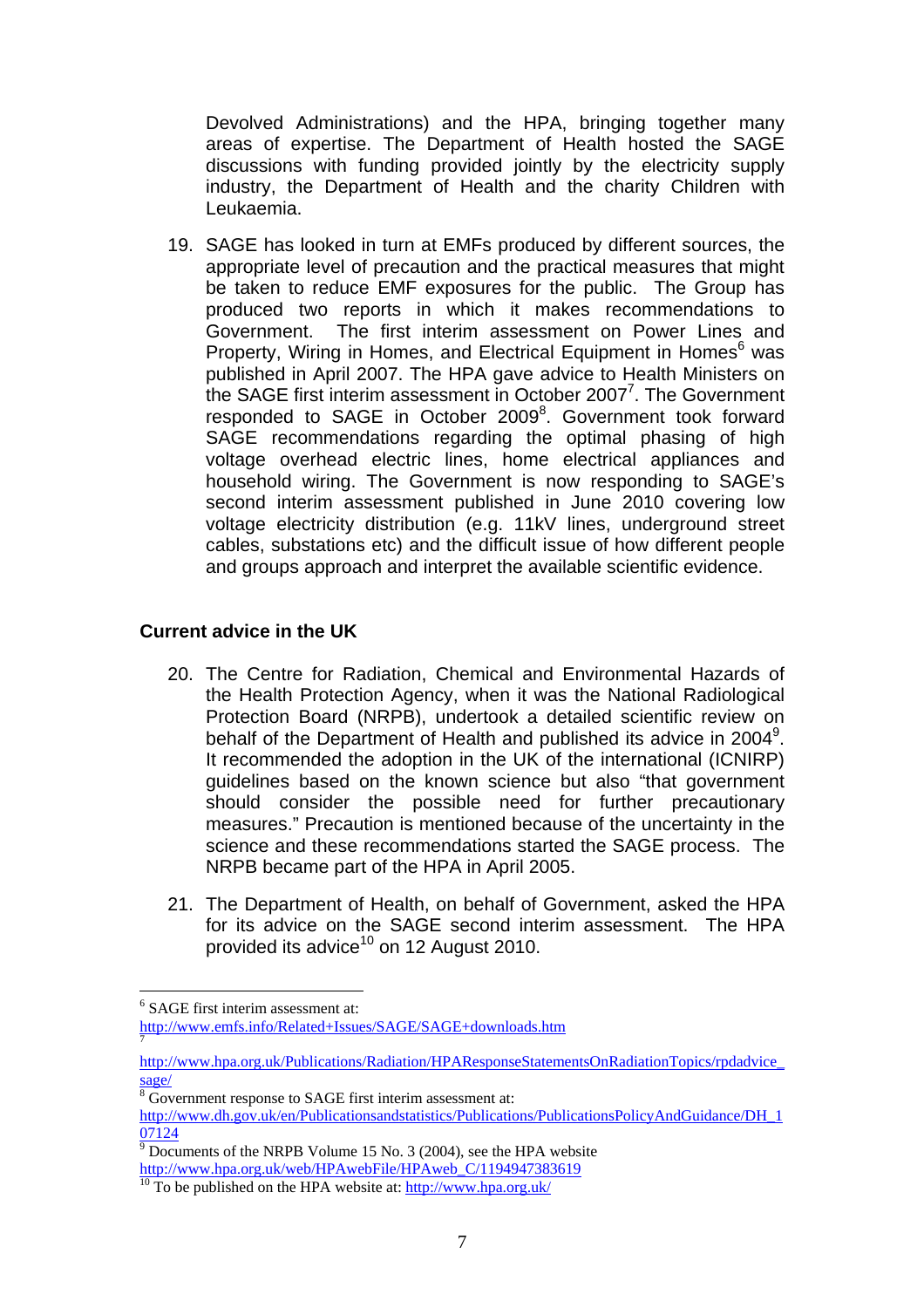- 22. The HPA's advice has helped inform the approach taken by the various departments of the UK Government and Devolved Administrations with related responsibilities. These include:
	- the Department for Communities and Local Government (DCLG) for planning aspects,
	- the Department of Energy and Climate Change (DECC) for the electricity sector,
	- the Department of Health (DH) for public health issues,
	- the Health and Safety Executive (HSE) for risks to health and safety arising out of work activities (for Great Britain),
	- the Department for Environment, Food and Rural Affairs (Defra) regarding water supply pipes, and
	- related departments in the Devolved Administrations.
- 23. Officials in each of these departments have engaged in a number of discussions with the relevant industrial and professional partners to develop ways of responding to the recommendations and advice.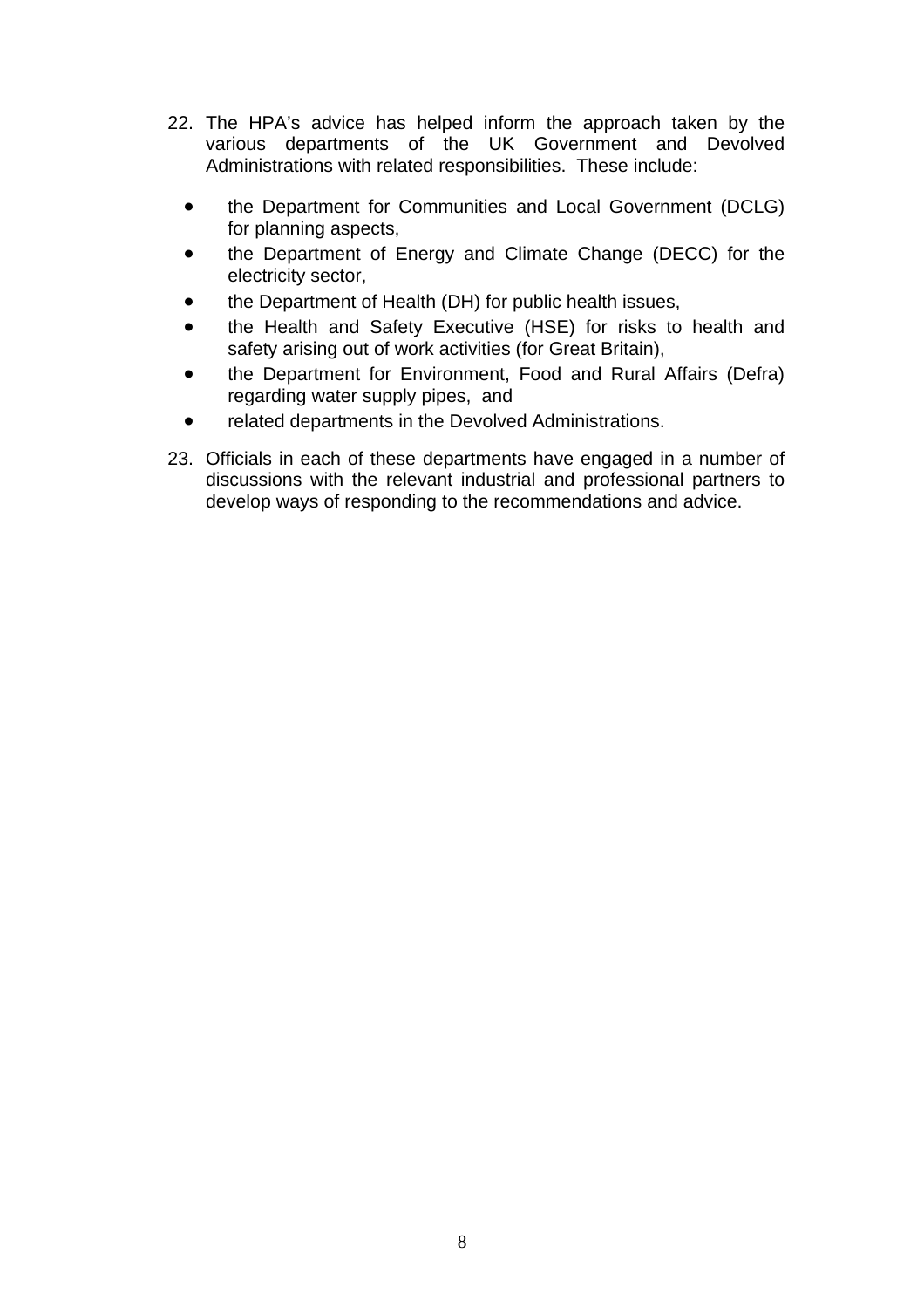# **The Government response to the SAGE Second Interim report**

- 24. SAGE recommendations and observations were made in the following areas:
	- 1. Net currents in distribution circuits
	- 2. Wiring in multi-occupancy buildings
	- 3. Intermediate voltage circuits
	- 4. Final distribution substations
	- 5. Training and response
	- 6. Discussions on science
	- 7. Future of SAGE
- 25. This Government response addresses each of the SAGE recommendations in turn below.

## **Net currents in distribution circuits**

*SAGE recommendations* 

- Distribution Network Operators (DNOs) make reasonably practicable effort to balance loads on three-phase final distribution circuits.
- DNOs assist customers who take a three-phase supply to balance loads to the extent reasonably practicable.
- DNOs investigate and repair broken neutrals.
- Disconnect redundant cables, when they are assessed as genuinely redundant, and when work is being done on the circuit anyway.

SAGE suggested that Government ask the Energy Networks Association (ENA) to adopt these as a Code of Practice or similar.

#### *Government response*

26. The Government welcomes SAGE's recommendations that highlight and reinforce existing good working practices by the DNOs. There is not a mandatory requirement for Government to intervene or to introduce measures here to protect the public health. The Government will however discuss with the electricity industry through the Energy Networks Association (ENA) the possibility of reinforcing such existing best practice through the development and adoption of one or more Engineering Recommendations across industry.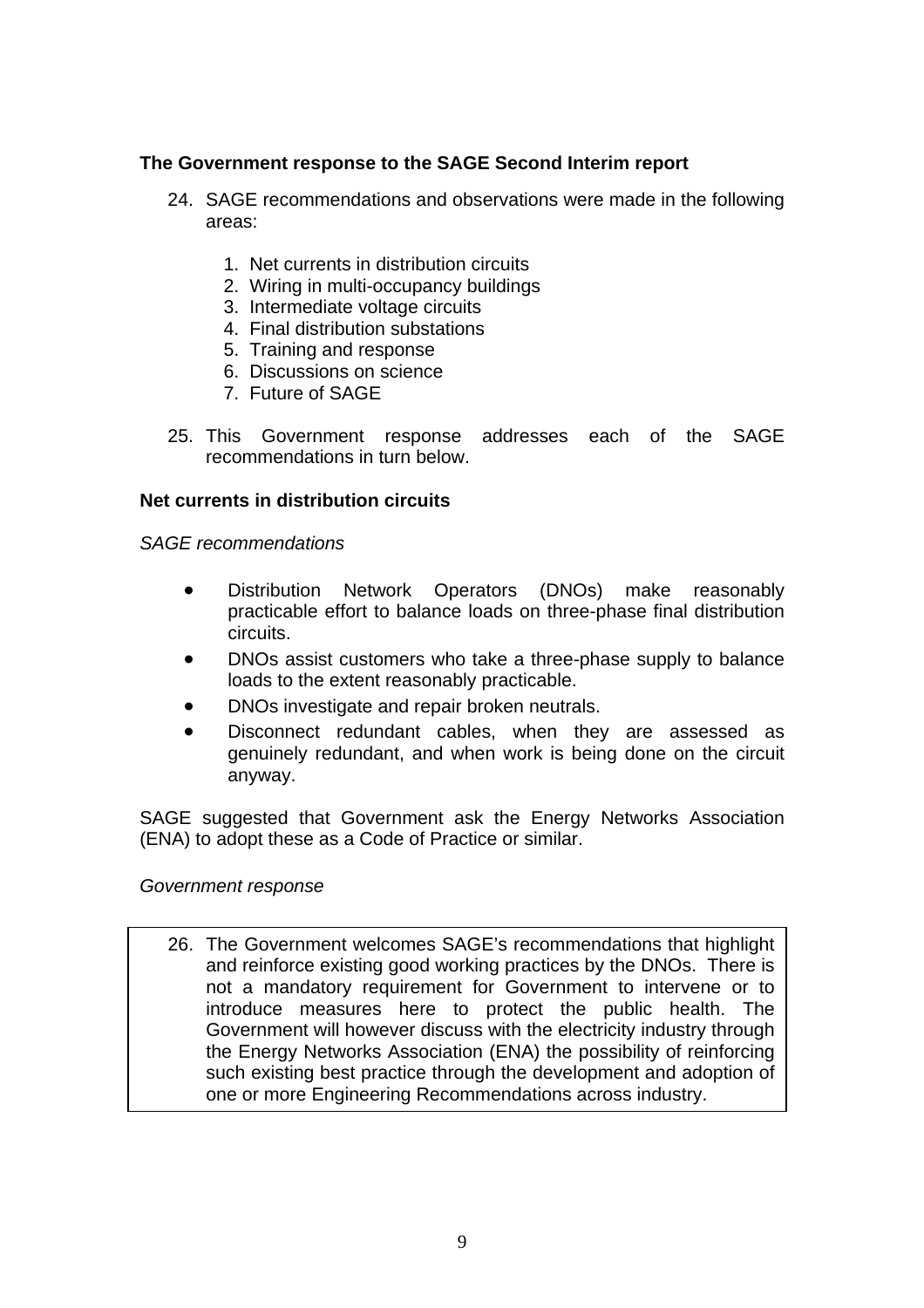## *SAGE recommendations*

- Use plastic gas and water pipes for new build.
- Insert plastic sections in metal gas and water pipes when work is being done anyway.

SAGE suggested that Government communicate reasons for these recommendations to relevant professionals and or trade bodies for gas and water industries.

SAGE also suggested that Government identify where the debate about use of plastic sections in metal pipes is being conducted and ensure that EMFs are part of that debate.

## *Government response*

27. The Government is not aware of any existing guidance on EMFs aimed at installers of gas and water supply pipes. The Government considers that it would be appropriate to explore existing good practice generally regarding the circumstances where plastic and/or metal pipes are used, and to include EMFs in the discussion, initially with the standardisation committees for the electrical, gas and water distribution services on which Government departments are represented, then to communicate the outcome to the relevant trade bodies and associations.

# *Background and discussion*

 $\overline{a}$ 

- 28. Full details of SAGE's options and rationale are given in section 9.1 of its second interim assessment.
- 29. SAGE noted from the HPA Residential Sources study<sup>[11,](#page-9-0)12</sup> that it is net currents in distribution circuits that contribute most to increasing exposures from magnetic fields in homes.
- 30. SAGE ruled out the option of removing the system of Protective Multiple Earthing (PME) used extensively in the UK. This would dramatically reduce magnetic fields in the home, but SAGE noted that PME is used partly to prevent electric shock, so to remove it would compromise safety.
- 31. SAGE therefore recommended reinforcement of existing practice in the areas of balancing loads, investigating and repairing broken

<span id="page-9-0"></span> $11$  Investigation of the sources of residential power frequency magnetic fieldexposure in the UK Childhood Cancer study. Maslanyj MP, Mee TJ, Renew DC, Simpson J, Ansell P, Allen SG, Roman

<span id="page-9-1"></span> $\frac{12}{12}$  Health Protection Agency document HPA-RPD-005 available on the HPA website at: <http://www.hpa.org.uk/Publications/Radiation/HPARPDSeriesReports/HpaRpd005/>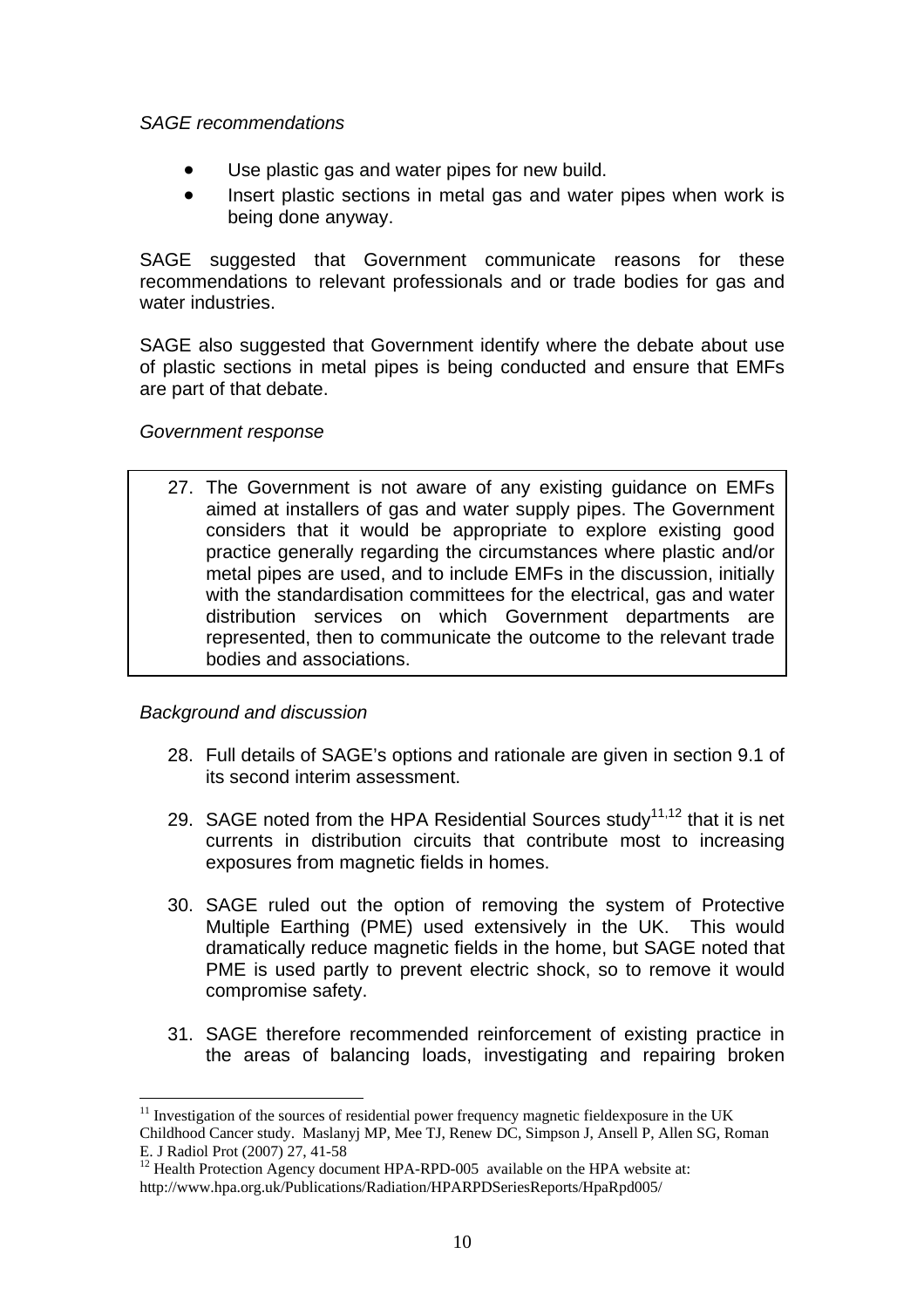neutrals, disconnecting redundant cables and using plastic gas and water pipes for new builds and in remedial work. SAGE recommended that the bodies responsible for these areas should be informed that EMFs constitute an additional reason for retaining them.

## Balancing loads

32. SAGE's rationale was that, if the loads on the three phases are exactly equal, there is zero neutral current and hence no possibility of net current. Thus the better the balance of the load, the less is the net current.

## Broken neutrals

33. SAGE commented that identifying and repairing broken neutrals improves network reliability and safety and that DNOs do this anyway. As SAGE itself noted, DNOs already have a legal obligation under the Electricity Safety Quality and Continuity Regulations (ESQCR) Regulation 7-1 "to take all reasonable precautions to ensure continuity of the supply neutral conductor". SAGE commented that it is not clear realistically what DNOs could do more than they do at present, except that they might be made more aware of elevated EMFs as a possible indicator of broken neutrals.

## Disconnecting redundant cables

34. SAGE advised that it was not worth proactively seeking out redundant cables but this should be done when work was being done on the circuit anyway.

# Use of plastic gas and water pipes in supply to homes

- 35. SAGE commented that the use of plastic pipes reduces alternative paths for net currents, and is already existing practice for new build. When retrofitting, inserting a plastic section in already existing metal pipework would also reduce alternative pathways for net currents. SAGE noted safety advantages in this but also noted that there was debate about whether the use of a mixture of plastic and metal piping is desirable or not. SAGE recommended that EMFs be considered in any debate.
- 36. The design and installation of gas supply pipes to buildings is covered by the Pipelines Safety Regulations 1996, and of gas installations within buildings by the Gas Safety (Installation and Use) Regulations 1998. The Government will approach appropriate Gas professional bodies regarding current practice in the use of plastic pipes. The design and installation of water pipes is covered by the Water Supply (Water Fittings) Regulations 1999.
- 37. The Government considers that, initially, discussion about good practice regarding use of metal and plastic pipes is best carried out by standardisation committees for the electrical and water distribution services on which Government departments are represented. There may be technical reasons not associated with EMFs that are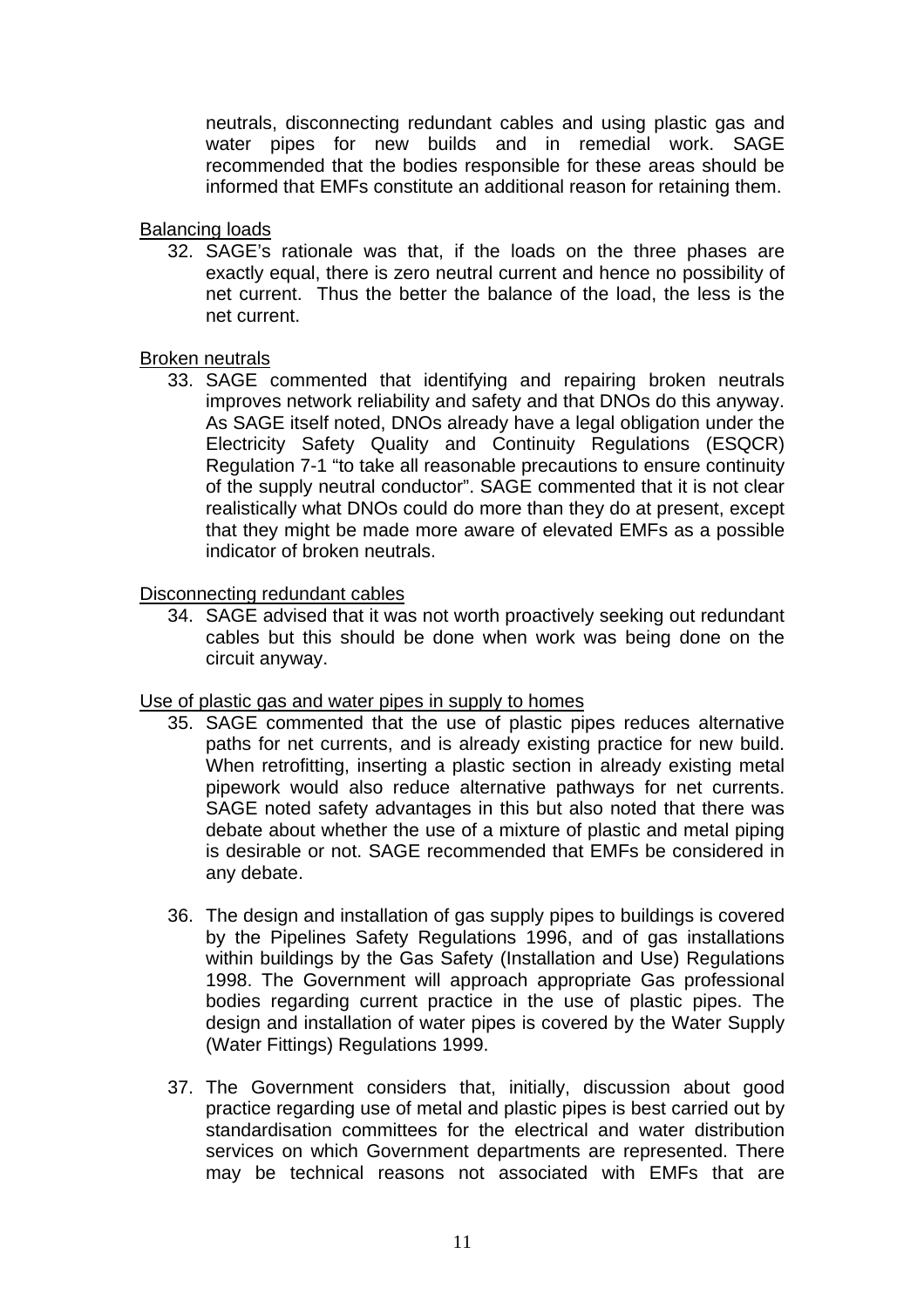important to consider. It would also be important to maintain effective earthing. DCLG and Defra are represented on British Standards Institution (BSI) committee B/504/2, which is responsible for Standard BS 6700:2006+A1:2009, "Design, installation, testing and maintenance of services supplying water for domestic use within buildings and their curtilages". The Health and Safety Executive (HSE) and DCLG are represented on the joint Institution of Engineering and Technology/BSI committee JPEL/64, which is responsible for Standard BS 7671, "Requirements for Electrical Installations".

38. The Water Regulations Advisory Scheme have confirmed that there are no standards or guidance which recommend the sole use of plastic pipes. BS 6700:2006 gives specifications for metal pipes as well as several types of plastic pipes. BS 6700 is in the process of being replaced by BS EN 806 which covers similar ground.

# *HPA response*

- 39. The HPA agreed with SAGE's recommendations provided they can be achieved at very low cost, do not compromise safety and do not give rise to unnecessary anxiety for householders. The HPA also commented that Government should consider that householders with the highest exposures may have the least ability to pay. The HPA has indicated that this comment was based on findings from the HPA Residential Sources Study and others which suggest that terraced homes and flats are more likely to have higher EMF exposures than detached and semi-detached homes, and that this is probably due to higher density housing and closer proximity to distribution circuits.
- 40. The Government agrees with the HPA view regarding cost and safety and that it is advisable to guard against the potential for such situations being exploited for commercial or other purposes. The Government considers that this aspect would be best covered, should the need arise, by existing consumer protection bodies. However the HPA's statement relating to householders' ability to pay for remedial work is not supported in their reply by any specific social and economic data, so whilst the HPA asserts this is the case there is no basis for Government action in this regard, and Government can only note the issue raised.

# **Wiring in multi-occupancy buildings**

# *SAGE recommendations*

- Site plant rooms away from occupied rooms
- Use Separate-Neutral-and-Earth (SNE) cables for risers
- Use compact risers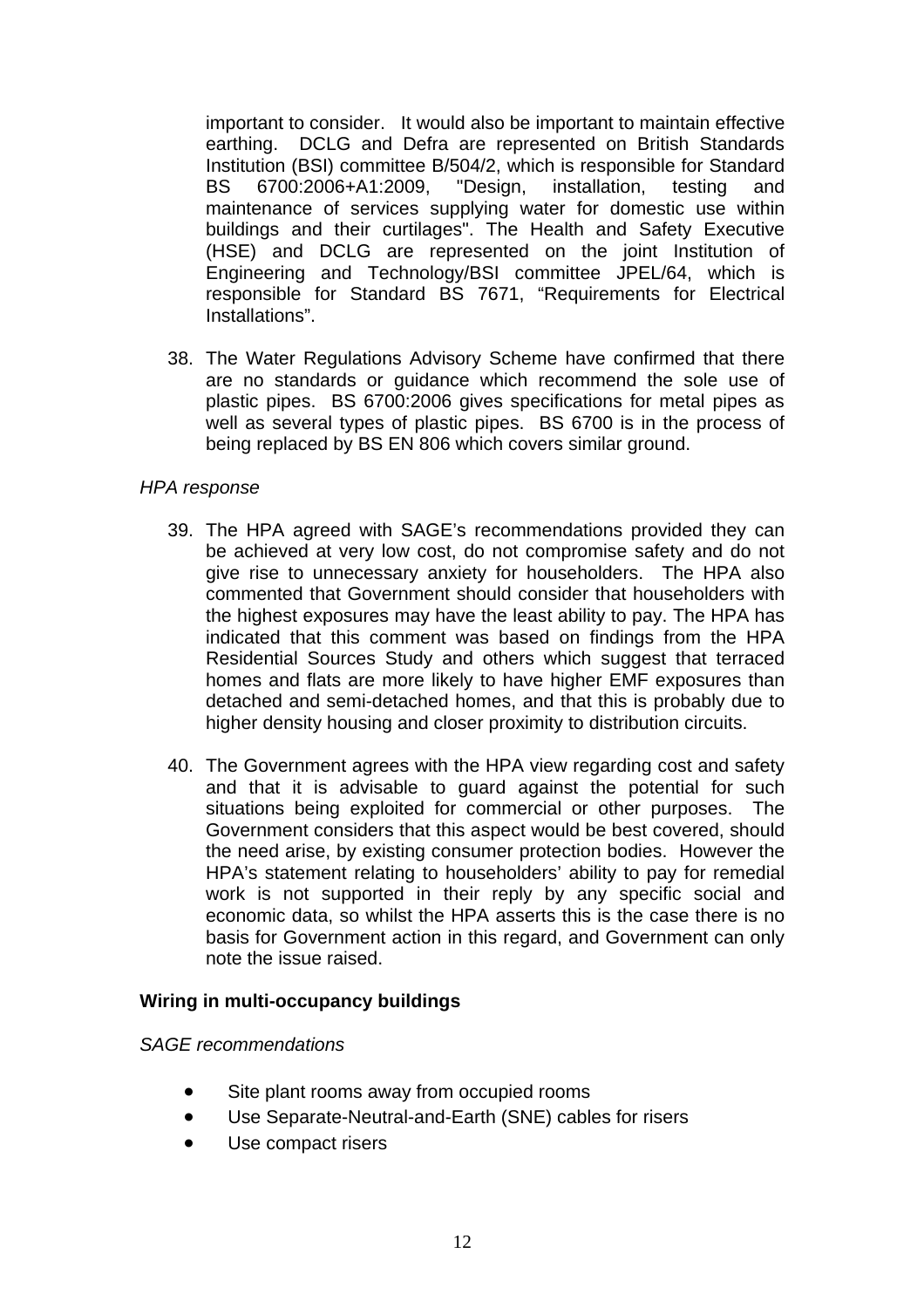SAGE recommended that these options "should" be implemented for new build and "could" be implemented for retrofit.

SAGE concluded that Government should endorse what would be existing good practice and communicate the reasons for this to the relevant professional bodies (e.g Royal Institute of British Architects (RIBA), Chartered Institution of Building Services Engineers (CIBSE), Association of Consulting Engineers (ACE) and BRE (Building Research Establishment) Group.

## *Government response*

41. The UK national standard for electrical installation work BS 7671, "Requirements for electrical installations", covers bonding of electrical installations to metal gas and water supply pipes; and in particular Chapter 44, which is currently being expanded, covers measures against electromagnetic disturbances. Both DCLG and HSE are represented on the national committee, JPEL/64, responsible for BS 7671, and the Government considers this to be the appropriate route for introducing further guidance on EMFs, which could then be communicated to the relevant professional bodies.

# *Background and discussion*

- 42. Full details of SAGE's options and rationale are given in section 9.2 of its second interim assessment.
- 43. Wiring within homes was considered in the SAGE first interim assessment. SAGE's second interim assessment in general considered electricity distribution as far as the entry to a building. SAGE recognised also that consideration was needed for exposures in the case of wiring distributing power to individual units of multioccupancy buildings – for instance risers supplying individual flats, which can be a source of exposure if a plant room is immediately adjacent to a residential unit or if the risers are separated-phase.
- 44. SAGE considered that plant rooms, containing for instance the meters, switchgear and distribution boards, can be a source of exposure because there is a concentration of current-carrying cables that are not necessarily well bundled. SAGE considered that the use of SNE cables would avoid further earth to neutral connections and therefore reduce the scope for net currents and associated fields.
- 45. SAGE concluded that the closer together are the conductors in a riser, the better the cancellation and therefore the lower the field produced.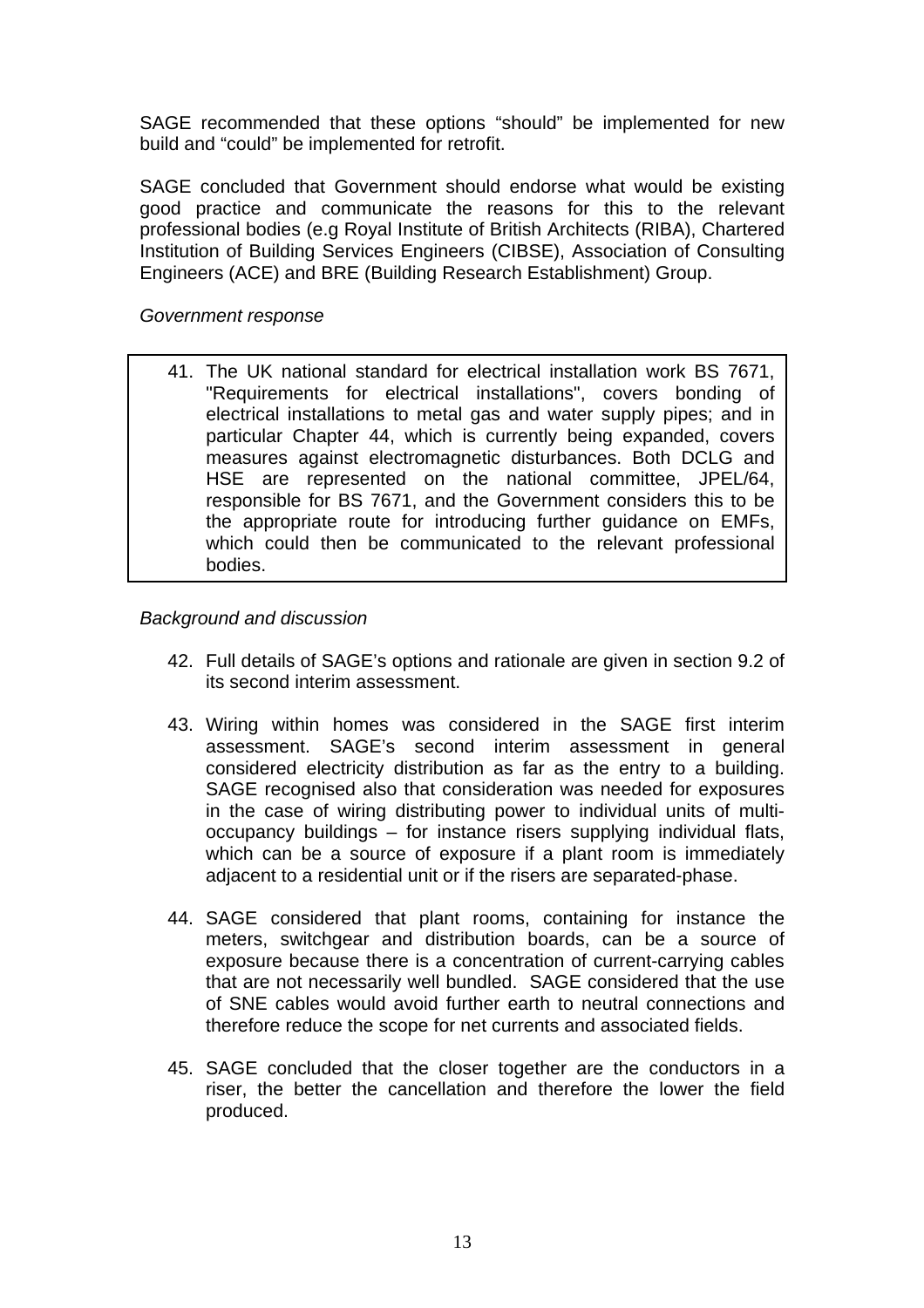46. SAGE concluded that Government should endorse what would be existing good practice and communicate the reasons for this to the relevant professional bodies.

# *HPA response*

- 47. The HPA supported SAGE's endorsement of current practices for new buildings and recognised that there may be occasions when retrofit should not be ruled out in specific circumstances, for instance at very low cost or some other benefit. The HPA observed that it should be recognised that householders with the highest exposures may have the least ability to pay and that this should be considered in the Government decision.
- 48. Again, the Government is of the view that the SAGE recommendations reinforce and endorse existing practices which already comply with the relevant safety standards and international guidelines for exposure to ELF EMF. There is therefore no basis or added value for Government intervention. The Government however encourages industry to maintain current good practice.

# **Intermediate voltage circuits**

# *SAGE recommendation*

• DNOs make reasonably practical effort for heavily loaded double circuit intermediate-voltage lines to have optimal phasing and loads balanced between the two circuits.

SAGE suggested that Government ask the ENA to adopt this as a Code of Practice or similar.

# *Government response*

- 49. The Government does not consider that presently there is a basis for intervention concerning intermediate circuits, other than to encourage existing industry good practice. SAGE acknowledged that these circuits are not normally a significant source of exposure, and HPA advice has been that further investigation of the costs and benefits of this option is needed before they could be more specific about their advice.
- 50. The Government will therefore keep a watching brief through its scientific advisory processes for any EMF related health issues that might arise from the increasing use of embedded generation.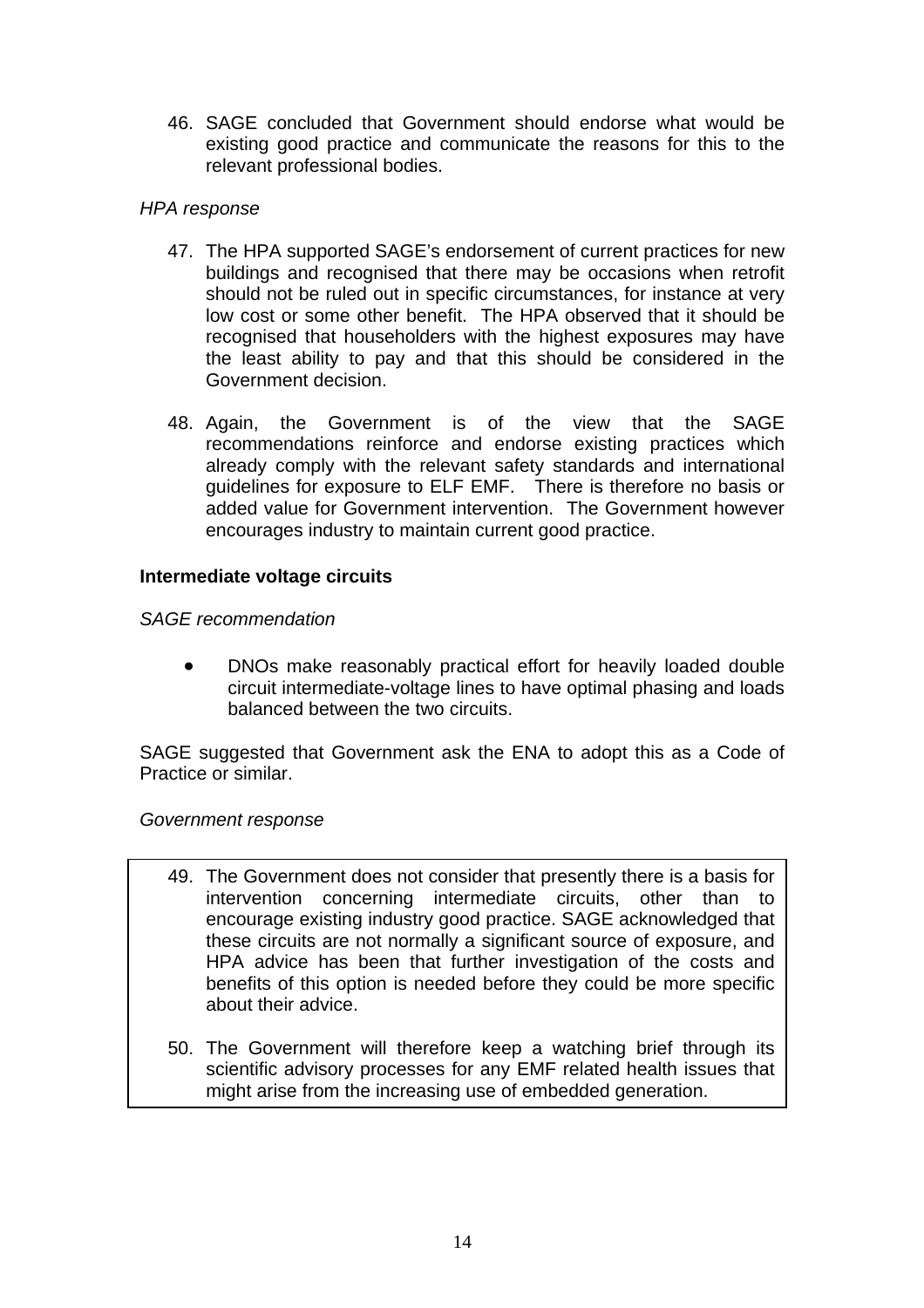## *Background and discussion*

- 51. Full details of SAGE's options and rationale are given in section 9.3 of its second interim assessment.
- 52. SAGE's considerations regarding intermediate voltage circuits second interim assessment and 132 kilovolts and above in SAGE's first interim assessment.) included overhead lines above 400 volts and below 132 kilovolts. (400V lines were considered under net currents in section 9.1 of the
- 53. SAGE observed that these intermediate voltage lines would not Government will keep a watching brief on this issue through its scientific advisory mechanisms. normally be a significant source of exposure. This might change if the lines were unusually heavily loaded. SAGE identified that an increasingly common reason for a circuit being heavily loaded would be if it were connecting embedded generation. Due to the increasing use of alternative and renewable electricity generation the
- 54. SAGE's rationale for action in this area for double circuits was that the to the greatest degree of cancellation between the magnetic fields produced by the two circuits and hence the lowest resulting field. fields to the side of the line are reduced if the phasing is optimal and if the loads on the two circuits are as nearly equal as possible, leading
- 55. However, SAGE acknowledged that it would not be reasonable to building new structures to achieve optimal phasing would be disproportionate. expect optimal phasing to be achieved by replacing conductors that would not otherwise be replaced, or by building new structures such as new substations or new lines. The Government agrees that
- 56. SAGE also observed that even a heavily loaded line at these voltages was unresolved. Given these observations, Government consider that it would be difficult to justify action in this area. would produce lower EMFs than a typical high voltage line and felt the principle by which circuits might be judged as being heavily loaded

# *PA advice H*

- 57. The HPA observed that many 400V, 11kV and 33kV lines and cables where these and the double circuit lines may be routed away from homes without significant cost. are single circuits and took the view that there may be instances
- 58. However, the HPA observed that further investigation of the costs and benefits of this option was needed before more specific advice could be given.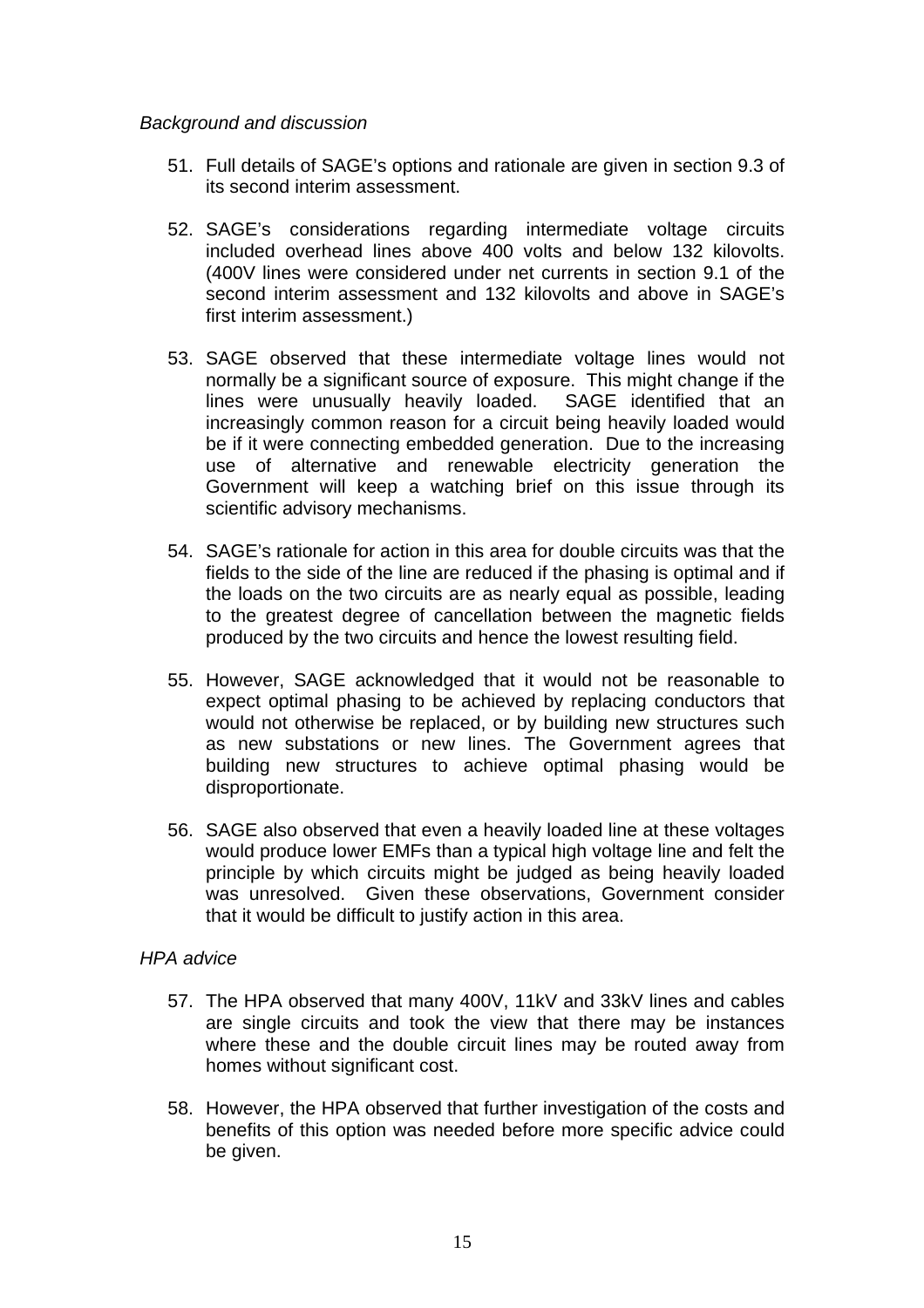59. Given the lack of evidence for intermediate lines normally being a significant source of EMF exposure, there is no basis for Government to take action. However, the Government endorses existing good practice.

# **Final distribution circuits**

# *SAGE recommendations*

- Reasonably practicable efforts be made to site new substations distant from homes etc.
- New substations to have compact design where reasonably practicable.
- Use compact designs when refurbishing or replacing older substations where reasonably practicable.
- When older substations come to be replaced or refurbished, arrange components in the substation in the lowest-exposure layout reasonably practicable.
- DNOs to consider instances of existing substations producing high exposures when requested and, where practically feasible, to offer options for reducing the exposures at the consumer's choice and cost.
- DNO to record instances of substations producing particularly high exposures so that ELF EMF issues can be factored in to future investment and mainten ance decisions for that substation. (This is • a new SAGE initiative.)

SAGE suggested that Government should ask the ENA to adopt these recommendations as a Code of Practice or similar.

# Government response

- 60. Where appropriate, the Government will explore with the electricity adoption of an industry Engineering Recommendation. industry through the Energy Networks Association (ENA) the possibility of reinforcing existing good practice through the development and
- 61. However, any decisions maintenance of the electricity networks are commercial ones for the DNOs, and the Government has no place in determining these. regarding future investment and

# **Background** and discussion

62. Full details of SAGE's options and rationale are given in section 9.4 of its second interim assessment.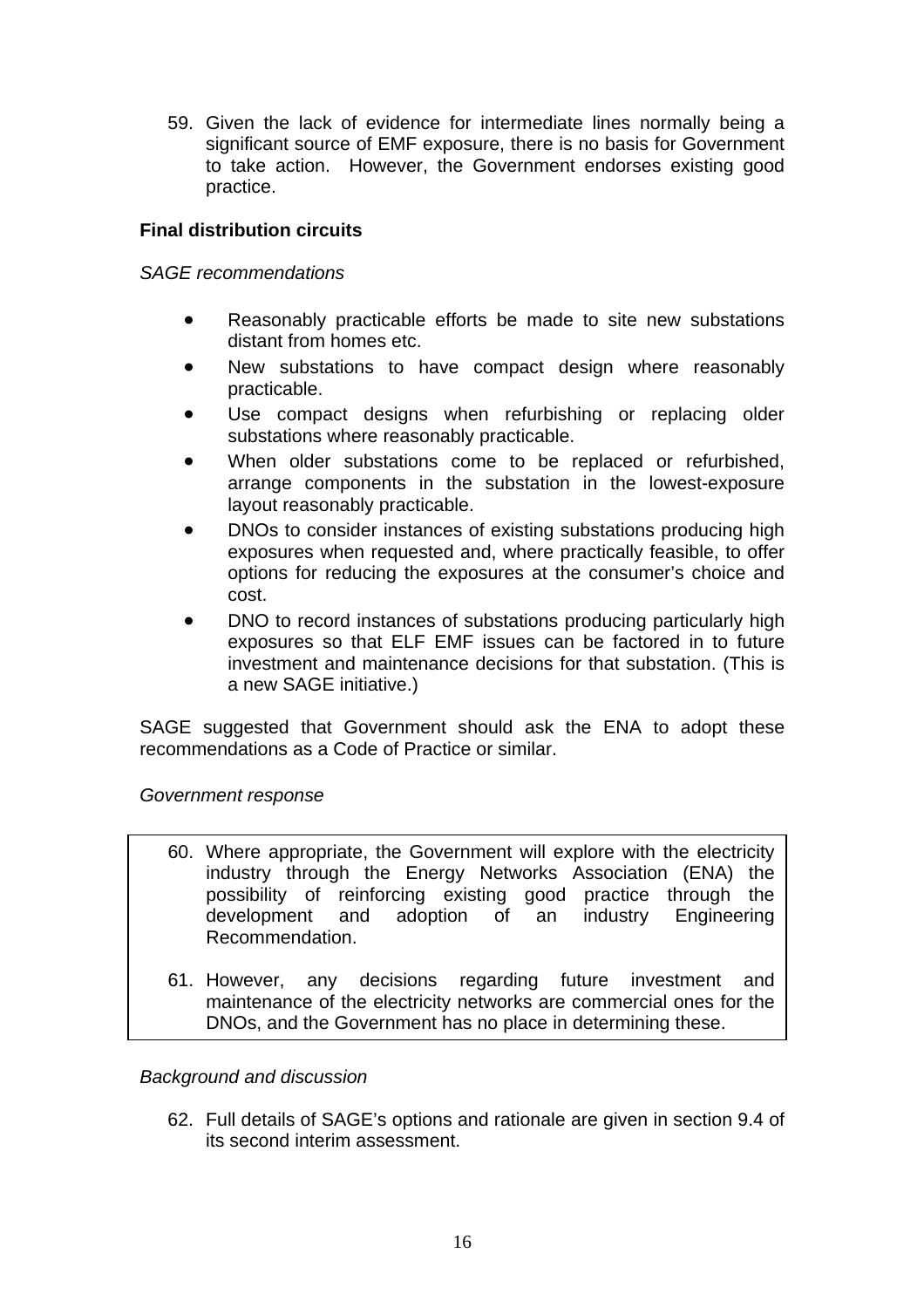## SAGE's basis for action

- 63. At the planning stage, SAGE noted that it would normally be good although this may depend on the available space in, for example, high density urban areas. practice for non-EMF reasons – for example to limit noise and vibration – not to site substations close to occupied buildings,
- 64. At the construction stage, regarding compact design, SAGE observed compact design." SAGE considered that this existing practice should be endorsed for EMF reasons. that "it is common practice to install a "unit" substation, where the transformer and LV board are bolted together ("close-coupled") and form part of a single piece of equipment, and this ensures the
- 65. At the refurbishment stage, SAGE also recommended that an existing health economics analysis would be needed to assess whether the cost outlay was justifiable. non-compact substation could be replaced with a new substation that would clearly reduce exposure, and that this would usually be existing practice that should be endorsed for EMF reasons. SAGE also recommended that if, due to physical constraints of the substation or other factors, a compact design could not be fitted, then the components that produce the greatest exposure should be positioned as far away as practicable from any residential spaces. SAGE however acknowledged that this option might carry a cost, and that a
- 66. SAGE considered that the DNOs should consider instances of option is practicable or where options would be considered too expensive to implement. substations producing elevated exposures when requested and offer options for reducing the exposures at the consumer's choice and cost, and noted that this would often happen anyway. SAGE considered that the trigger would be when the substation produced elevated exposures in a home, school or other public building, and that a field of 0.4 microtesla should be used as a guide as to when the exposure is elevated. SAGE noted that there would be situations where no
- 67. SAGE recommended that DNOs should record instances of were well above 0.4 microtesla – that is several microteslas or tens of microteslas. substations producing particularly high exposures so that EMF issues can be factored in to future investment and maintenance decisions for those substations. SAGE considered that, even though high exposures may not be a reason for taking action alone, they should influence decisions when they are taken for other reasons. DNOs would need to create a system to record exposures properly. SAGE intended that this option should apply to instances where exposures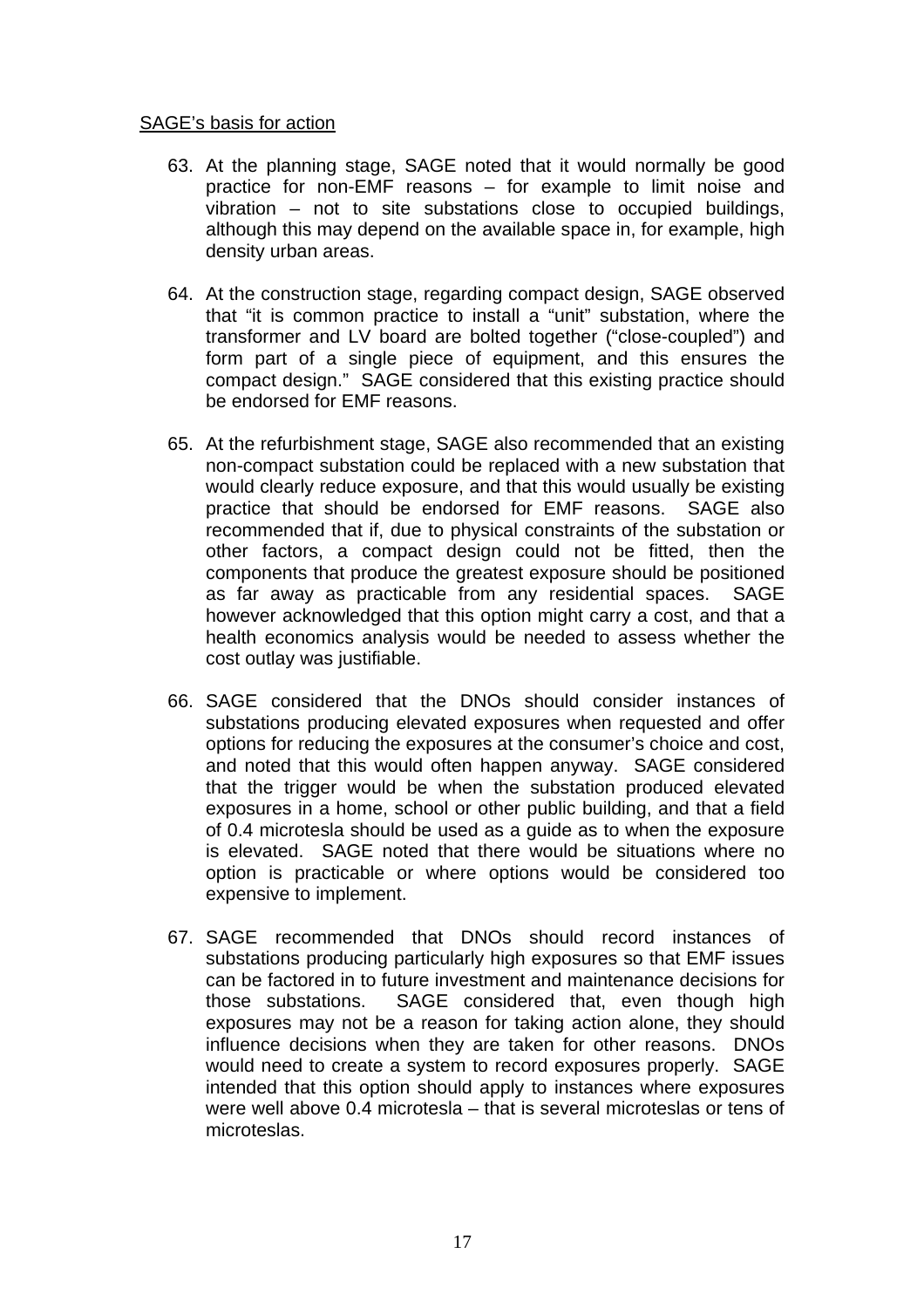# *HPA advice*

- 68. The HPA agreed with SAGE's proposals for new and refurbished householders with the highest exposures may have the least ability to pay and that this should be considered in the Government decision. substations. The HPA observed that it should be recognised that
- 69. The Government is of the view that there is not a mandatory relevant exposure limits, and SAGE thus just endorsed existing practice. requirement to intervene or to introduce the recommended measures through a Code of Practice in order to protect the public health. The Government notes that SAGE itself observed that no action is needed when planning new substations as they must already comply with
- 70. The Government, in this instance DECC, does not impose or approve economic data to substantiate this statement, Government can only note the issue raised. engineering design for overhead lines or substations. However we consider that when refurbishing or replacing older substations, existing best practice should be applied more formally to the design. We will explore with the electricity industry the possibility of developing an Engineering Recommendation in this respect. The HPA has made an assertion that householders with the highest exposures may have the least ability to pay and that Government should consider this in any decision. As before, without supporting social and

# **raining and Response T**

# *AGE recommendations S*

• Information for the public

action. SAGE's first interim assessment had made a similar recommendation, which is being taken forward by the HPA. SAGE suggested that the Government should ask the HPA to undertake this

• DNOs to investigate when notified of instances of high EMF exposures

SAGE suggested that the Government ask the ENA to adopt this as a Code of Practice or similar.

• (but recognising that development of a workable training package Develop awareness within DNOs, by training of relevant staff, of how elevated exposures can be an indication of system problems is needed first).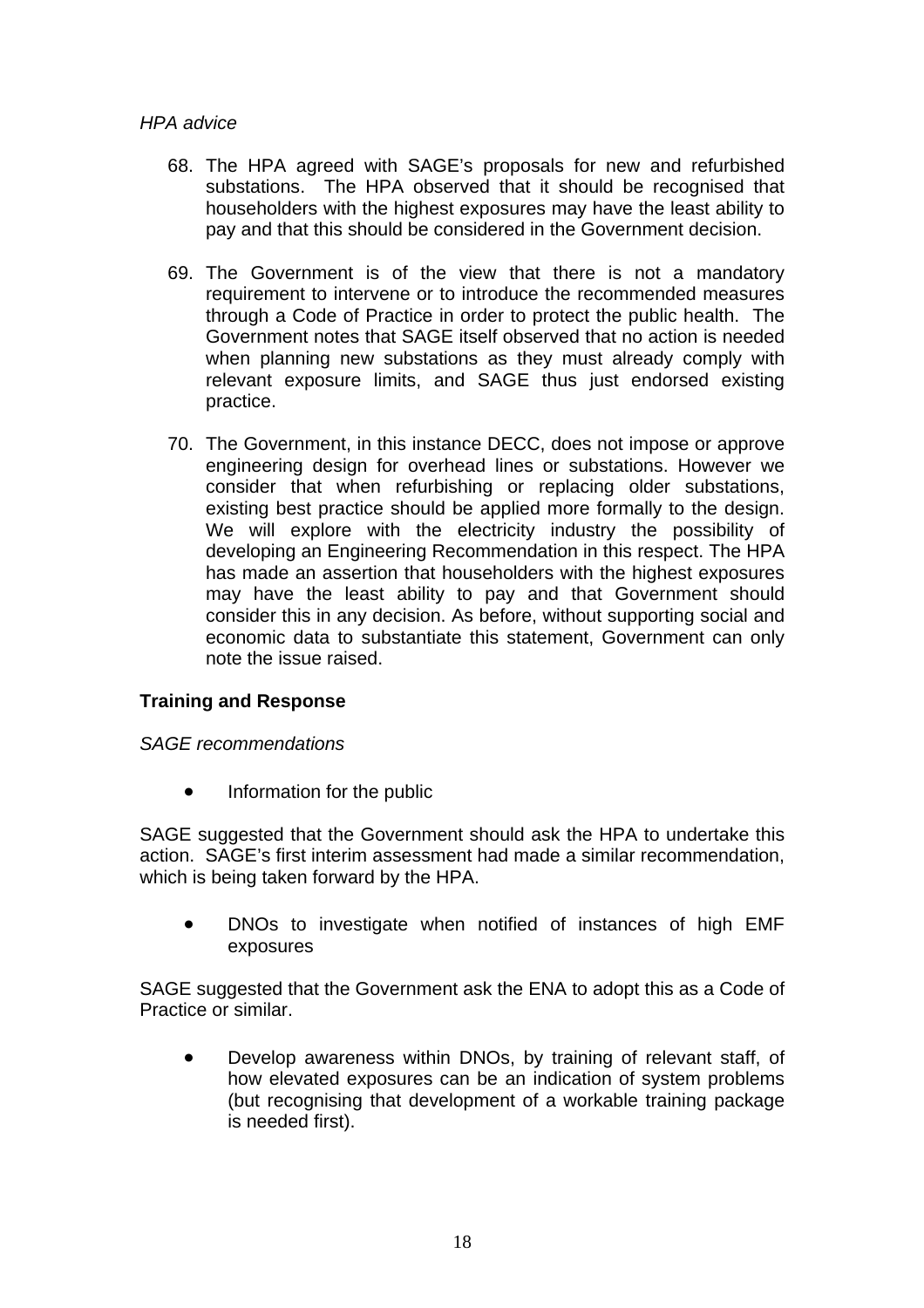SAGE suggested that the Government ask the ENA to develop such a programme and to adopt this as a Code of Practice or similar.

## *Go vernment response*

- 71. The Government supports the provision of information to the public and will work with the HPA to provide consistent, helpful and proportionate public health messages and raise awareness.
- 72. Whilst training and raising awareness of EMF issues for industry staff is important, it is not the Government's role to become involved with endorsing industry training or intervening in how DNOs This is a matter, given SAGE's recommendations, for the industry to consider. investigate EMF is

# *Backgro und and discussion*

- 73. Full details of SAGE's options and rationale are given in section 9.5 of its second interim assessment.
- 74. SAGE recommended that information should be readily available to reach a clear view on how this should happen and the best methods. SAGE considered that progress on this option should be monitored, the public to answer their questions. SAGE considered that there were also opportunities for proactive provision of information, for example using websites, leaflets and direct mailing. SAGE was clear that information should be part of the approach to EMFs, but did not and noted that a similar recommendation had been made in its first interim assessment which was being taken forward by the HPA.
- 75. SAGE also recommended that DNOs should investigate EMF issues when notified of them. SAGE acknowledged that this does happen to some extent but that a more systematic process was needed to trigger investigations.
- 76. SAGE considered that relevant DNO staff for example those who awareness of such issues raised, so that they are more alert to reports of elevated EMFs from the public. SAGE considered that elevated EMFs could often be indicative of network problems and that it would be advantageous to pick up on these early. might interact with the public on EMF issues – should have their

# *HPA ad vice*

- 77. The HPA agreed with SAGE's recommendations and indicated that they would be willing to assist in the development of these objectives.
- 78. The HPA also emphasised that developing awareness of ELF EMF issues should be based on a proportionate understanding of the risks,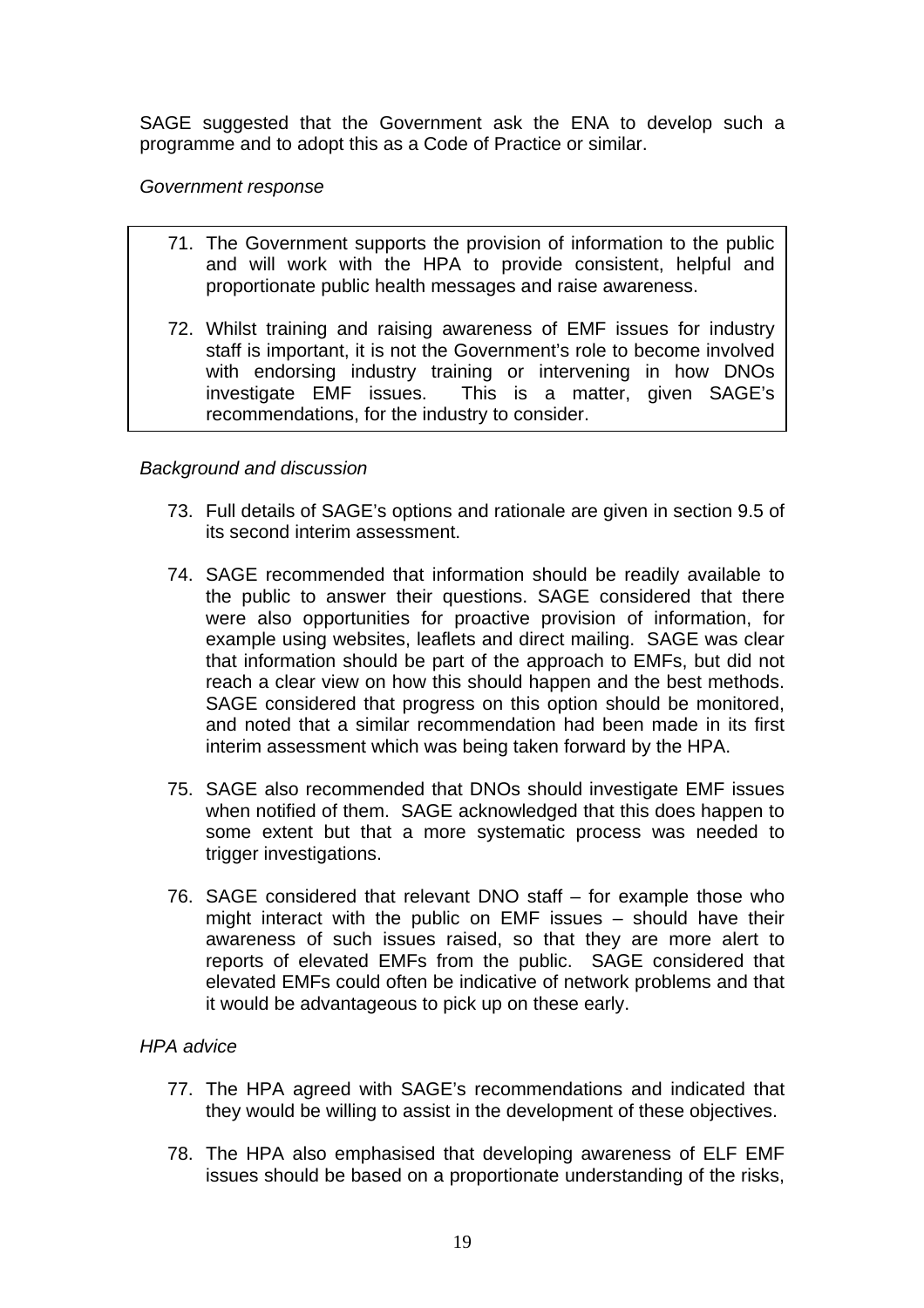especially in relation to other health risks. The Government agrees with this view.

- 79. The Government agrees that clear information should be available for the public and welcomes the HPA's offer to assist in development of this.
- 80. However it is not the Government's role to become involved with endorsing industry training or intervening in how DNOs investigate EMF issues. It is for industry to consider and take forward SAGE's recommendations as appropriate.

## **Discus sions on science**

- 81. In Section 10 of its report SAGE shared the Science Forum's acknowledges that there are a range of opinions that exist regarding the possibility of health effects. The Government also acknowledges experience and learning from discussions on the science. The Government agrees with both SAGE and the HPA that ELF EMF health effects are "a very complicated area of science" and the HPA's view that there is a broad consensus among recognised expert bodies in the UK and elsewhere.
- 82. The HPA advised in its consideration of the SAGE report that, as part Government considers that a group such as the HPA's EMF discussion group or similar, comprising stakeholders with knowledge or interest in this area of science, possibly including some members of SAGE, would be a useful forum to consider these issues. of an ongoing engagement process, further exploration of why a spectrum of opinion exists would be useful, and understanding this would help in improving the delivery of advice on health risks. The

# **Future of SAGE**

- 83. The Government is grateful to SAGE for its members' time and commitment in producing both the first and second interim assessments, which have together covered power lines, house wiring and electricity distribution.
- 84. As SAGE has now considered, at least in the first instance, the main areas it was set up to examine, Government is of the view that in the current economic uncertainty it cannot commit to continue funding the SAGE process in its current form.